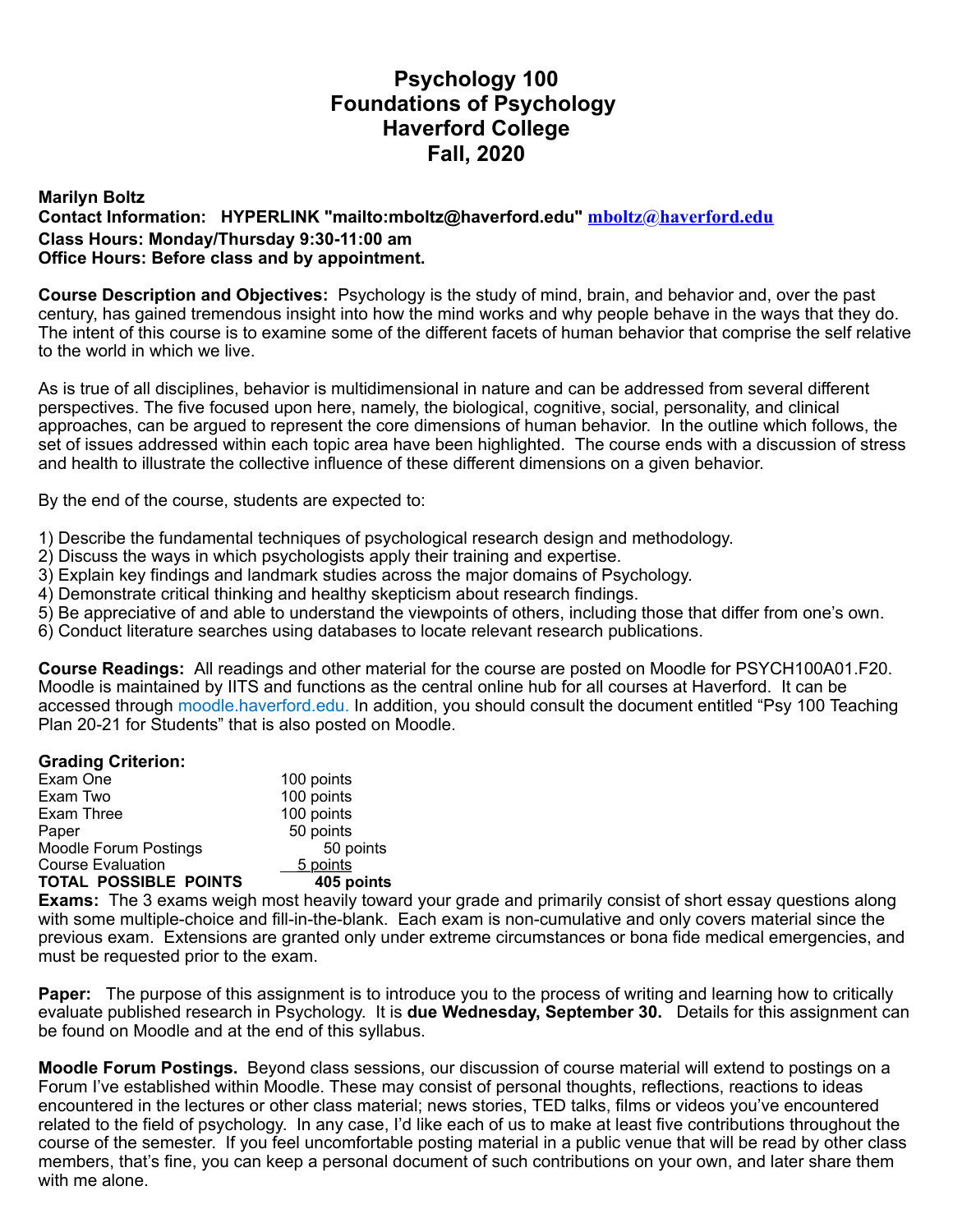*Academic Support and Disability***:** *Haverford College is committed to supporting the learning process for all students, and providing equal access to students with a disability. Please contact me as soon as possible if you are having difficulties in the course. There are also many resources on campus available to you as a student, including the* HYPERLINK "https://www.haverford.edu/OAR" Office of Academic Resources, *the* HYPERLINK "https://www.haverford.edu/writing-center" Writing Center, *and the Office of* HYPERLINK "https://www.haverford.edu/access-and-disability-services" Access and Disability Services.

*If you have (or think you have) a learning difference or disability – including mental health, medical, or physical impairment - please contact the Office of Access and Disability Services (ADS) at* HYPERLINK "https://www.haverford.edu/access-and-disability-services" Access and Disability Services*. The Coordinator will confidentially discuss the process to establish reasonable accommodations.* 

*Students who have already been approved to receive academic accommodations and want to use their accommodations in this course should share their verification letter with me and also make arrangements to meet with me as soon as possible to discuss their specific accommodations. Please note that accommodations are not retroactive and require advance notice to implement.*

*It is a state law in Pennsylvania that individuals must be given advance notice if they are to be recorded. Therefore, any student who has a disability-related need to audio record this class must first be approved for this accommodation from the Coordinator of Access and Disability Services and then must speak with me. Other class members will need to be aware that this class may be recorded.*

*Tips on Preparing for the Course:*This course contains a substantial amount of reading, and it is therefore imperative and to your benefit to keep up with the reading on a weekly basis. Lecture material will only highlight a portion of the course readings, and new material may be presented in lecture that doesn't appear in the course readings. You are responsible for all material (lecture and readings).

Studies have found that active learning strategies, such as the following, enhance comprehension and retention: Participate in class discussions, ask questions, come zoom with me during office hours. Have a study partner or group with whom to compare notes with and discuss material

Write your own outlines or summaries of readings (mere underlining is less effective)

Quiz yourself as you read; ask yourself questions and answer them

*Academic Integrity.* Please remember that all of your work for this course is subject to Haverford's Honor Code: HYPERLINK "http://honorcouncil.haverford.edu/the-code/" http://honorcouncil.haverford.edu/the-code/ In addition, all the work you turn in, whether for a grade or not, must be your own work, and all sources in all media must be accurately documented. Lastly, you should not turn in writing that you have submitted or will submit in another course.

# **Lecture Outline**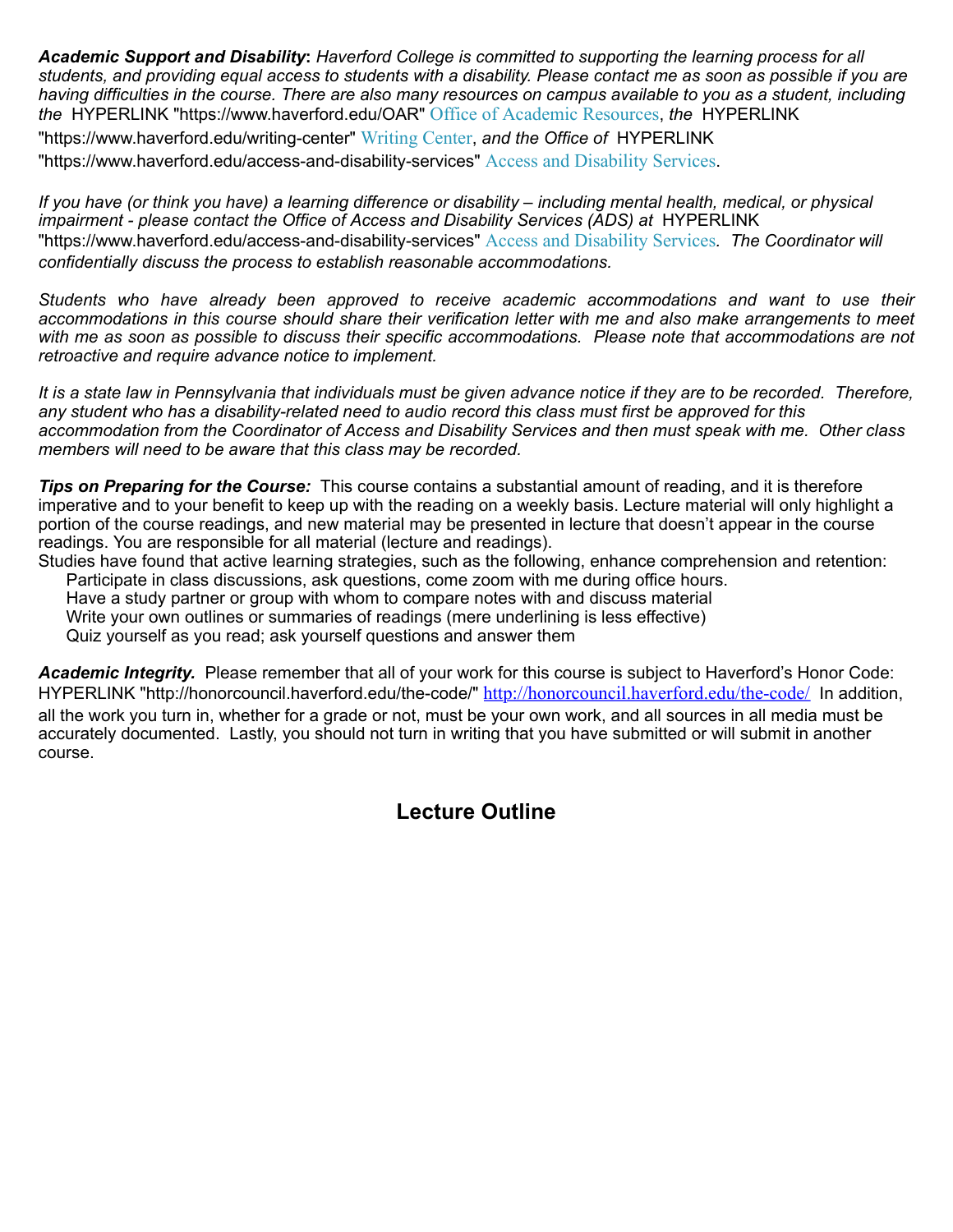## **Biological Bases of Behavior**

## **Psychology as a Science**

- Experimental vs. nonexperimental techniques
- The scientific method; Anatomy of an experiment

#### *Reading:*

Gray, P. Chapter 2: Methods of Psychology. From *Psychology.* Worth Press.

## **Levels of Analysis within the Biological Approach**

- Ultimate: Evolutionary universals of human nature; emotions as an example; snake phobias
- Mind/Body Relationship
- Proximate: Physiological neural substrates of behavior Some basic neuroanatomy Split brain studies

#### *Reading:*

Gray, P. Chapter 3: Genetic and Evolutionary Foundations of Behavior. From *Psychology.* Worth Press. *Read pp. 66 – 81.*

List of Human Universals by Don Brown: HYPERLINK "https://condor.depaul.edu/mfiddler/hyphen/humunivers.htm" https://condor.depaul.edu/mfiddler/hyphen/humunivers.htm

Ohman, A. & Mineka, S. The malicious serpent: Snakes as a prototypical stimulus for an evolved module of fear. *Current Directions in Psychological Science, 12(1),* 5-9.

Gray, P. Chapter 5. The Neural Control of Behavior. From *Psychology.* Worth Press.

#### *Video Clips - Required:*

John Stossel – The Science Around Male vs. Female Brains HYPERLINK "https://www.youtube.com/watch? v=GLptT1u8LWI" https://www.youtube.com/watch?v=GLptT1u8LWI 6:17 m

For the proximate approach, watch these three videos in advance of our class discussion of the neural substrates of behavior:

The Brain HYPERLINK "https://www.youtube.com/watch?v=kMKc8nfPATI" https://www.youtube.com/watch? v=kMKc8nfPATI 14 min

Right Brain, Left Brain: 10:11 min HYPERLINK "https://www.youtube.com/watch?reload=9&v=82tlVcq6E7A" https HYPERLINK "https://www.youtube.com/watch?reload=9&v=82tlVcq6E7A" :// HYPERLINK "https://www.youtube.com/watch?reload=9&v=82tlVcq6E7A" www.youtube.com/watch? reload=9&v=82tlVcq6E7A

Language and Speech: Broca's and Wernicke's Areas 7:41 min

HYPERLINK "https://www.learner.org/series/the-brain-teaching-modules/language-and-speech-brocas-andwernickes-areas/" https://www.learner.org/series/the-brain-teaching-modules/language-and-speech-brocasand-wernickes-areas/

#### *Supplemental (but not required) Video Clips:*

Expressive (Broca's) Aphasia - Sarah Scott - Teenage Stroke Survivor - 7 m

HYPERLINK "https://www.youtube.com/watch?v=1aplTvEQ6ew" https://www.youtube.com/watch?v=1aplTvEQ6ew Wernicke's Aphasia – 4.14 m

## HYPERLINK "https://www.youtube.com/watch?v=aVhYN7NTIKU" https://www.youtube.com/watch?v=aVhYN7NTIKU

## **Cognition: The Study of Knowing**

## **Historical Origins of the Cognitive Approach:**

British Associationists Behaviorists: John Watson; Ivan Pavlov; B.F. Skinner Assumptions of the Cognitive Paradigm

> *Video Clips:* Classical Conditioning from *The Office* HYPERLINK "https://www.youtube.com/watch?v=11zRl9bWY\_A" https://www.youtube.com/watch?v=11zRl9bWY\_A 2:30 m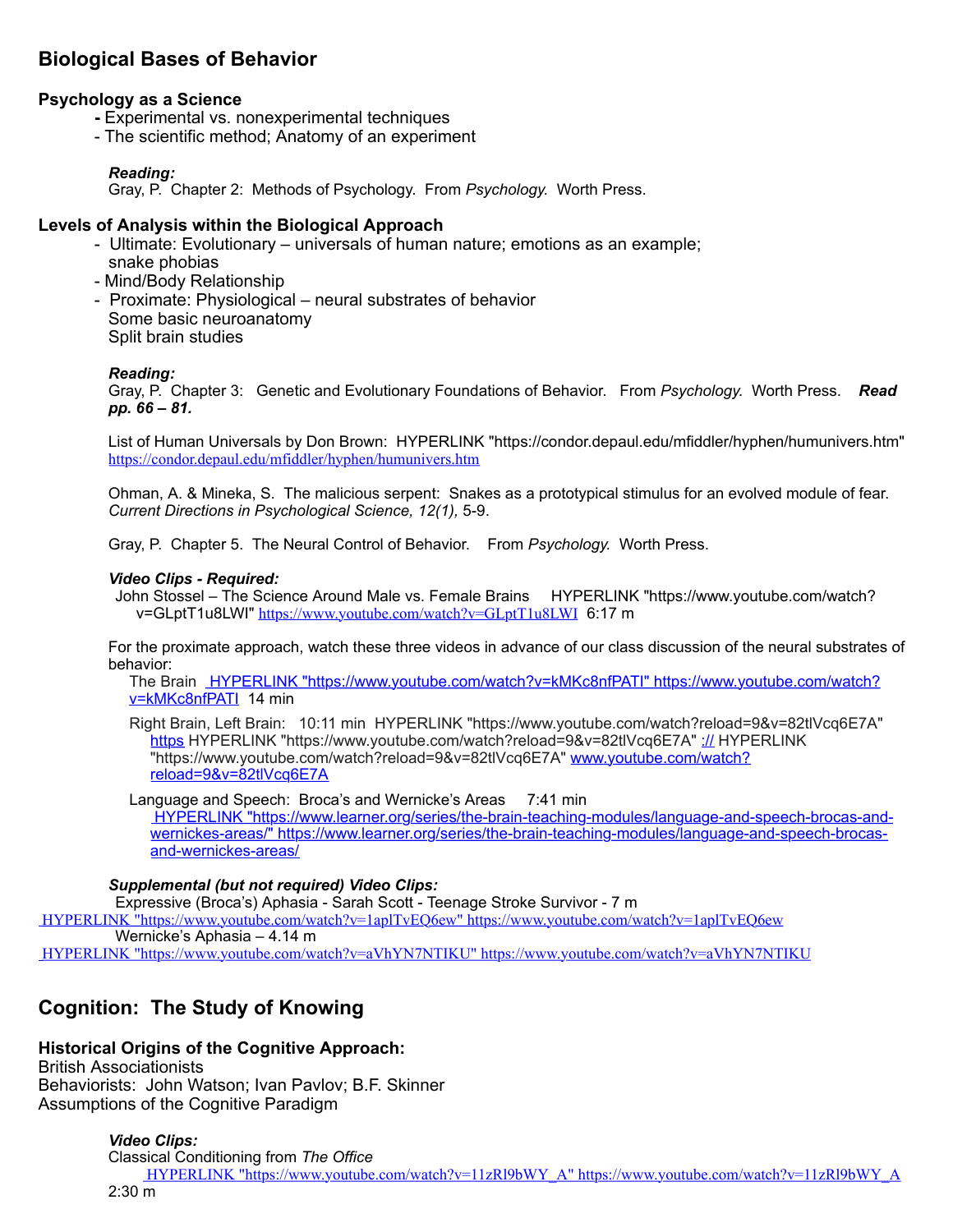Operant Conditioning HYPERLINK "https://hawkeslearning.us10.list-manage.com/track/click? u=5859d6fa58606dde331ce1462&id=6c6e343657&e=ea65f7c6a0" Operant Conditioning 4:19 m HYPERLINK "https://hawkeslearning.us10.list-manage.com/track/click? u=5859d6fa58606dde331ce1462&id=f3a5088549&e=ea65f7c6a0" Amy Sutherland's classic essay on conditioning.

#### **Attending to Environmental Events**

Different types of attending Resource Allocation Theory What determines what we selectively attend to? What determines our ability to successfully divide attending?

#### *Reading:*

Manhart, K. The limits of multitasking. *Scientific American Mind*, 62-67.

#### *Video Clips:*

BBC: Can You Really Multitask? Finally, an Answer. HYPERLINK "https://www.bbc.co.uk/ideas/videos/can-youreally-multitask-finally-an-answer/p07jstyl?playlist=the-extraordinary-human-brain" https://www.bbc.co.uk/ideas/videos/can-you-really-multitask-finally-an-answer/p07jstyl?playlist=the-extraordinary-human**brain** 3:15 m

*Inside Nova:* Change BlindnessHYPERLINK "https://www.youtube.com/watch?v=VkrrVozZR2c" https://www.youtube.com/watch?v=VkrrVozZR2c 4:07 m

#### **Perceiving Information From the World Around Us**

The Perception of Structure and Organization Bottom-Up Processing

- Notion of invariants and affordances
- Gestalt laws of organization Top-Down Processing Innate vs. Learned Perceptual Abilities Restored vision in the blind Infant development Individual Differences in Perception Evidence for a Pollyanna effect Gender differences

*Reading:*

 Gray, P. Chapter 8: The Psychology of Vision. From *Psychology.* Worth Press. *Read pp. 291-300; pp. 306-313*

Turnbull – Size Constancy: "Witchcraft or Lack of Experience?"

HYPERLINK "https://zhanttycastro.wordpress.com/2013/03/21/witchcraft-or-lack-of-experience/" https://zhanttycastro.wordpress.com/2013/03/21/witchcraft-or-lack-of-experience/

## *Video Clips:*

Gestalt Psychology: HYPERLINK "https://www.youtube.com/watch?v=dk7cXdjX2Ys" https://www.youtube.com/watch?  $v=dk7cXdjX2Ys$  2 m Audio Illusion: Masking and Phonemic Restoration**:** HYPERLINK "https://www.youtube.com/watch?v=KiKQxafLN38"

https://www.youtube.com/watch?v=KiKQxafLN38 1:25 m Why Do We See Faces in Clouds? 2:48 m

HYPERLINK "https://www.bbc.co.uk/ideas/videos/why-we-see-faces-in-clouds/p07jsv05?playlist=the-extraordinary-human-brain" https://www.bbc.co.uk/ideas/videos/why-we-see-faces-in-clouds/p07jsv05?playlist=the-extraordinary-human-brain

#### **Memory**

Distinction Between Short-Term and Long-Term Memory Characteristics of Short-Term Memory Characteristics of Long-Term Memory What Determines How Well Events are Remembered? **Distinctiveness Elaboration** Visual Imagery Retrieval, Forgetting, and Distortions The Seven Sins of Memory Different Types of Memory Systems Episodic (Autobiographical) Memory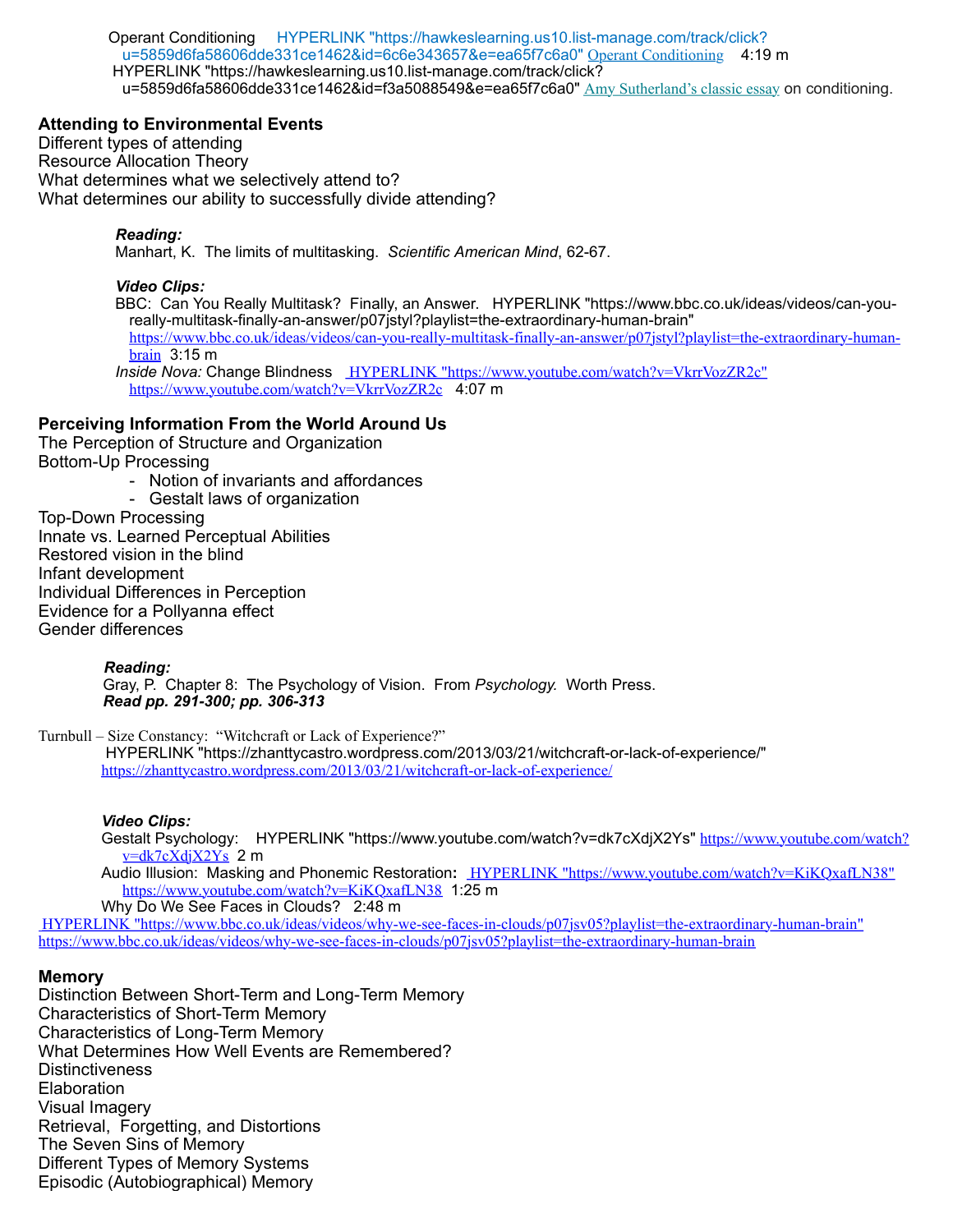## Semantic Memory Schemas Implicit Memory

#### *Reading:*

Gazzaniga, Heatherton & Halpern. Chapter 7: Memory. From *Psychological Science.* Norton Press.

Schacter, D.L. The seven sins of memory: Insights from psychology and cognitive neuroscience. *American Psychologist*, 54, 182-203.

Loftus, E. Creating false memories. *Scientific American,* 70-75.

#### *Video Clips:*

Neurological Distinction: The Case of Clive Wearing, Part 1a 9:45 min

HYPERLINK "http://www.youtube.com/watch?v=OmkiMlvLKto" http://www.youtube.com/watch?v=OmkiMlvLKto The 7 Sins of Memory: HYPERLINK "https://www.youtube.com/watch?v=jLCOJzkn-Bc" https:// HYPERLINK "https://www.youtube.com/watch?v=jLCOJzkn-Bc" www.youtube.com/watch?v=jLCOJzkn-Bc 3:22 min Elizabeth Loftus – The fiction of memory – TED talk 17.36 m

HYPERLINK "https://www.youtube.com/watch?v=PB2OegI6wvI" https://www.youtube.com/watch?v=PB2OegI6wvI Declarative and Non-declarative memory Explained 4:06

HYPERLINK "https://www.youtube.com/watch?v=wJsBx3aHSw8" https://www.youtube.com/watch?v=wJsBx3aHSw8

## **Social Psychology**

## **What is Social Psychology?**

#### *Reading:*

Gazzaniga, Heatherton, & Halpern – Chapter 12: Social Psychology. From *Psychological Science*, Norton Press.

#### **Conformity and Obedience**

Group size and conformity Social impact theory Milgram's study Diffusion of responsibility

#### *Reading:*

Gazzaniga, et. al., Chapter 12. Focus on pp. 495-516.

#### *Video Clips:*

Asch Conformity Experiment: HYPERLINK "https://www.youtube.com/watch?v=TYIh4MkcfJA" https://www.youtube.com/watch?  $v = TYIh4MkcfJA$  4:10 m Milgram Experiment: HYPERLINK "https://www.youtube.com/watch?v=mOUEC5YXV8U&t=21s" https://www.youtube.com/watch? v=mOUEC5YXV8U&t=21s 11:56 m The Bystander Effect: The Death of Kitty Genovese: HYPERLINK "https://www.youtube.com/watch?v=BdpdUbW8vbw" https://www.youtube.com/watch?v=BdpdUbW8vbw 6:43 m

#### **Attitudes and Persuasion**

Structure of attitudes Attitude formation and change Variables related to persuasion Attitudes and behavior Applications to advertising

#### *Reading:*

Petty, R., Cacioppo, J. & Schumann, D. Central and peripheral routes to advertising effectiveness. *Journal of Consumer Research, 10,* 135-146.

#### *Video Clip:*

Elaboration Likelihood Model: Central and Peripheral Routes HYPERLINK "https://www.youtube.com/watch? v=3XNAPiZMgPQ" https://www.youtube.com/watch?v=3XNAPiZMgPQ 2:26 m

**Social Cognition** Person perception **Attribution** Perceiving the self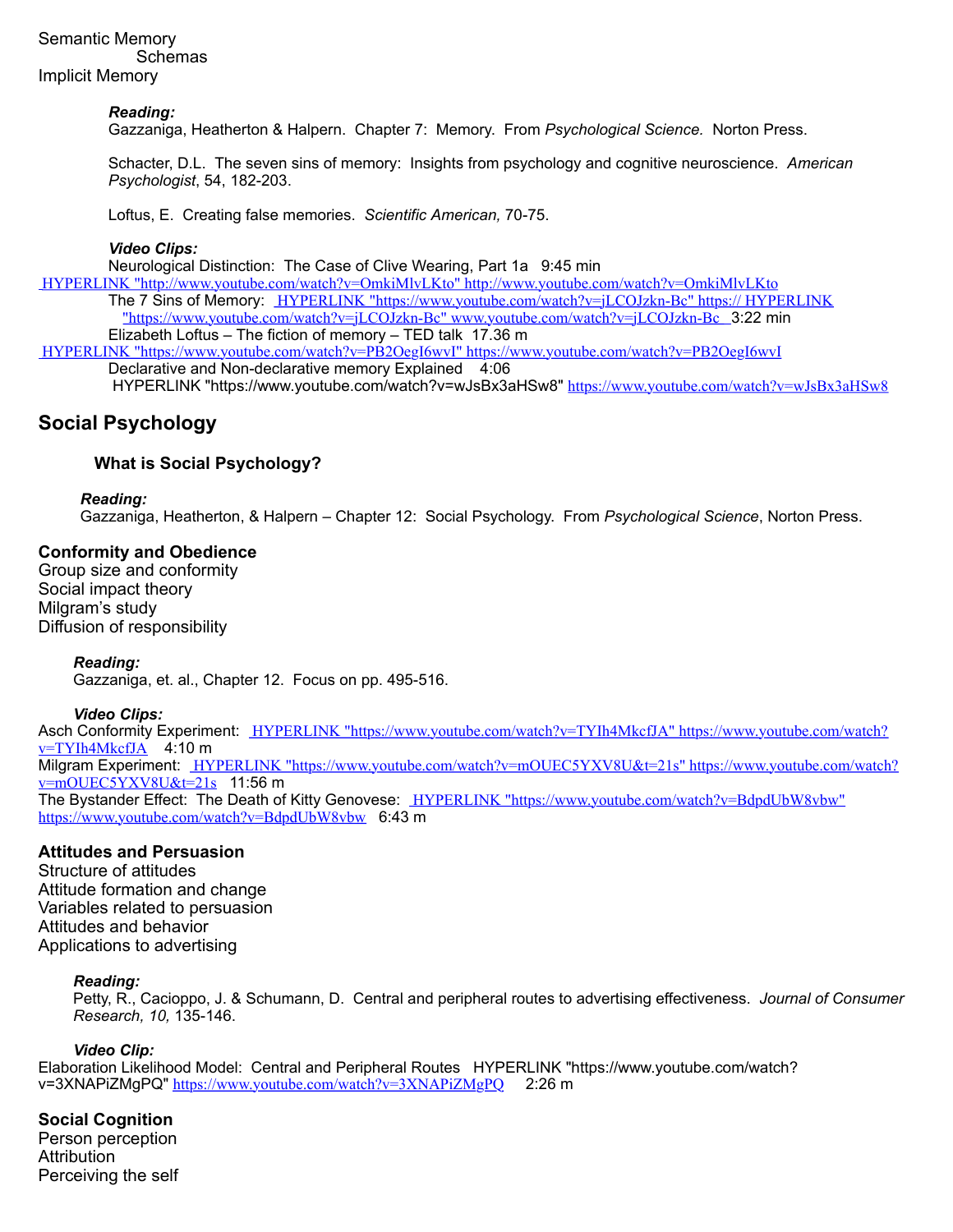## *Reading:*

Gazzaniga, et. al., Chapter 12. Focus especially on pp. 525-529.

*Video Clip:*

HYPERLINK "https://hawkeslearning.us10.list-manage.com/track/click? u=5859d6fa58606dde331ce1462&id=0efb3e4c9b&e=ea65f7c6a0" Fundamental Attribution Error

## **Self-Justification**

Theory of cognitive dissonance Evidence for dissonance **Applications** *Reading:* Gazzaniga, et. al., Chapter 12. Focus on pp. 520-524.

#### *Video Clip:*

Cognitive Dissonance\_HYPERLINK "https://www.youtube.com/watch?v=m\_lCO2cBNts" https://www.youtube.com/watch?  $v=m$   $ICO2cBNts$  5:56 min

### **Stereotypes and Prejudice**

**Definitions** Individual differences Cognitive and social perspectives

#### *Reading:*

Gazzaniga, et. al., Chapter 12. Focus on pp. 530-534.

Gladwell, M. Chapter 3 from *Blink: The power of thinking without thinking.*

Taking the Implicit Association Test (you are free to choose from many different types of stereotypes; your results are private and anonymous, and not linked to any identifying information): HYPERLINK "https://www.youtube.com/redirect? redir\_token=qLn2c3IT67\_HttzelAi45bnIUBZ8MTU5MTIzMjMyMkAxNTkxMTQ1OTIy&q=https%3A%2F%2Fimplicit.harvard.r MjBc-xQ" https://implicit.harvard.edu/implicit…

#### *Video Clips:*

3D Morphing: Happy to Angry HYPERLINK "https://www.youtube.com/watch?v=fBlr\_toDxho" https://www.youtube.com/watch?  $v=$ fBlr\_toDxho 10 s 3D Morphing: Angry to Happy HYPERLINK "https://www.youtube.com/watch?v=kF06HUsbJp8" https://www.youtube.com/watch?  $v=kF06HUsbJp8$  10 s 5 Minute History Lesson: Robber's Cave HYPERLINK "https://www.youtube.com/watch?v=8PRuxMprSDQ" https://www.youtube.com/watch?v=8PRuxMprSDQ 4:44 m Implicit Association Test: Dateline: HYPERLINK "https://www.youtube.com/watch?v=n5Q5FQfXZag" https://www.youtube.com/watch?v=n5Q5FQfXZag 10:19 m Stanford Prison Experiment: HYPERLINK "https://www.youtube.com/watch?v=760lwYmpXbc&t=1247s" https://www.youtube.com/watch?v=760lwYmpXbc&t=1247s 29 m

## **Personality and Psychopathology**

### **Personality**

Psychodynamic Theories – Freud Psychosexual Stages of Development Structural Model of the Personality - Humanistic Approaches Maslow's Hierarchy of Needs Carl Rogers Social Cognitive Perspectives Trait Approaches to Personality The Big Five Personality Assessment Social Influences Biological Influences **Genetics** Birth Order **Temperaments** 

Gender Differences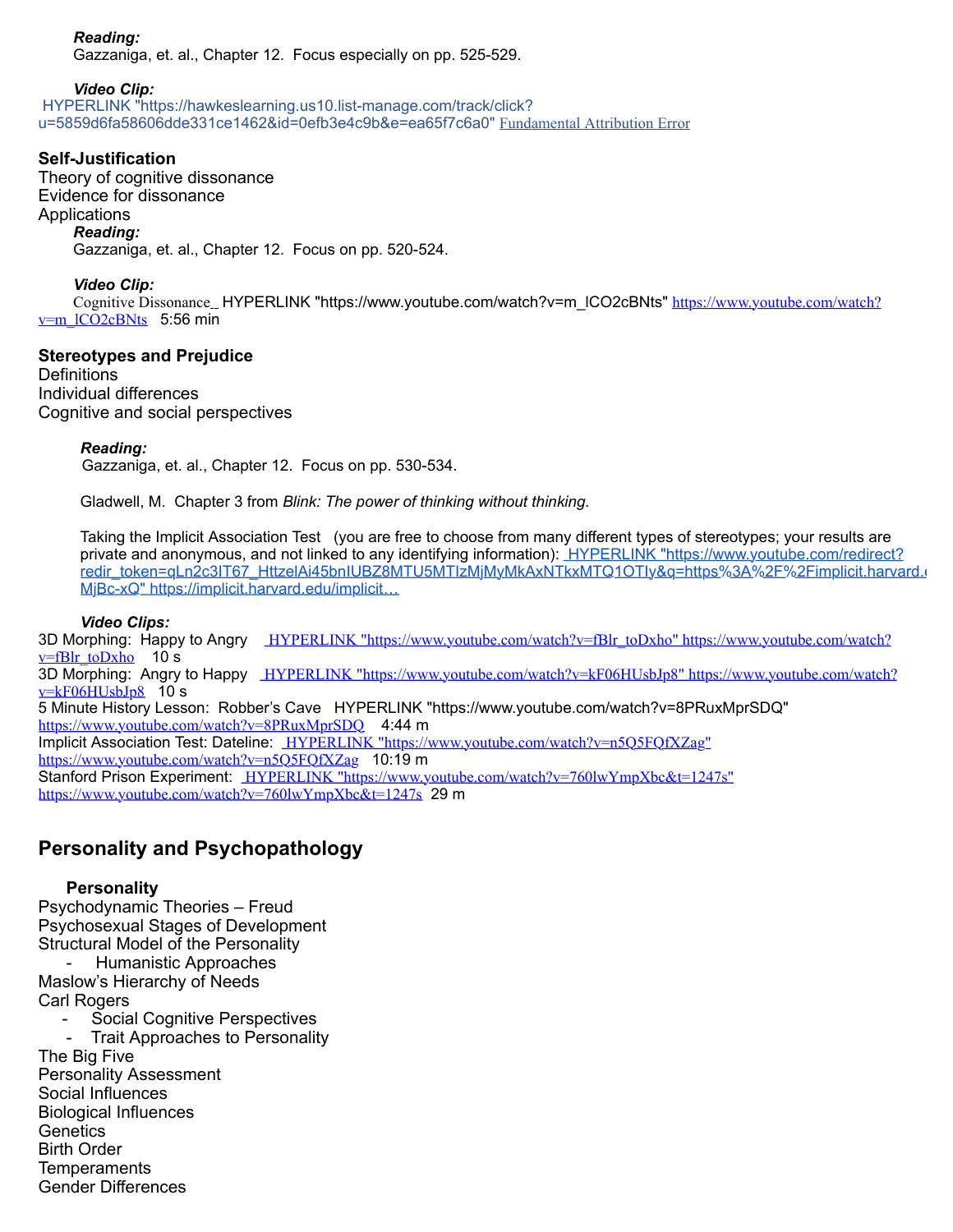## Can Personality Change?

#### *Reading:*

Gazzaniga, Heatherton, & Halpern – Chapter 13: Personality. From *Psychological Science*, Norton Press. John & Srivastava (1999). An Abridged Version of the Big Five Inventory (the reverse side explains how to score yourself).

Roberts, B., Walton, K. & Bogg, T. Conscientiousness and health across the life course. *Review of General Psychology, 9,* 156-168.

Kagan, J. Born to be shy. From *States of Mind: New Discoveries about How Our Brains Make Us Who We Are.* Edited by R. Conlan. New York: John Wiley and Associates.

#### *Video Clips:*

Identical Twins: Growing up Apart. HYPERLINK "https://www.youtube.com/watch?v=NWjQN1dxN6U" https://www.youtube.com/watch?v=NWjQN1dxN6U 1:54 m Jerome Kagan: On Temperament. HYPERLINK "https://www.youtube.com/watch?v=CVJBzvaylH8" https://www.youtube.com/watch?v=CVJBzvaylH8 5:16 m Are vou a thrill seeker? A conversation with Professor Ken Carter HYPERLINK "https://www.youtube.com/watch?  $v=x118$  bfPSdc" https://www.youtube.com/watch?v=x1l8 bfPSdc 2:40 m

## **Psychopathology**

Definition and Categorization of Mental Illness DSM-IV Causes of Mental Disorders Stigma and Legal Definition of Psychopathology Anxiety Disorders Phobias Generalized Anxiety Disorder Panic Disorder Obsessive-Compulsive Disorder Mood Disorders Depression Bipolar Disorder **Schizophrenia** Personality Disorders: Focus upon Borderline and Antisocial disorders

#### *Reading:*

Gazzaniga, Heatherton, & Halpern – Chapter 14: Psychological Disorders. From *Psychological Science*, Norton Press.

#### *Video Clips:*

Therapists are Using Virtual Reality Headsets to Cure Phobias: HYPERLINK "https://www.youtube.com/watch? v=GMttQHMjbJo" https://www.youtube.com/watch?v=GMttQHMjbJo 4:58 m Where Do Phobias Come From? 4:06 min

HYPERLINK "https://www.bbc.co.uk/ideas/videos/where-do-phobias-come-from/p07yc2gx?playlist=the-extraordinary-human-brain" https://www.bbc.co.uk/ideas/videos/where-do-phobias-come-from/p07yc2gx?playlist=the-extraordinary-human-brain Recommended (but not required): *Treating Arachnophobia – From Scientific American Frontiers* HYPERLINK

"https://www.youtube.com/watch?v=co7BWWoF-5I" https://www.youtube.com/watch?v=co7BWWoF-5I 9:29 min A Personal Story of OCD HYPERLINK "https://www.youtube.com/watch?v=x4sadYeLHKU" https://www.youtube.com/watch?v=x4sadYeLHKU 8:09 m Schizophrenia: Gerald, Part I HYPERLINK "https://www.youtube.com/watch?v=gGnl8dqEoPQ" https://www.youtube.com/watch?v=gGnl8dqEoPQ 8:11 m

## **Stress and Health**

What is Stress? Sources of Stress - Physiology of Stress: psychoneuroimmunology Stress and Memory Personality and Social Factors

### *Reading:*

Gazzaniga, Heatherton, & Halpern – Chapter 11: Health and Well-Being. From *Psychological Science*, Norton Press.